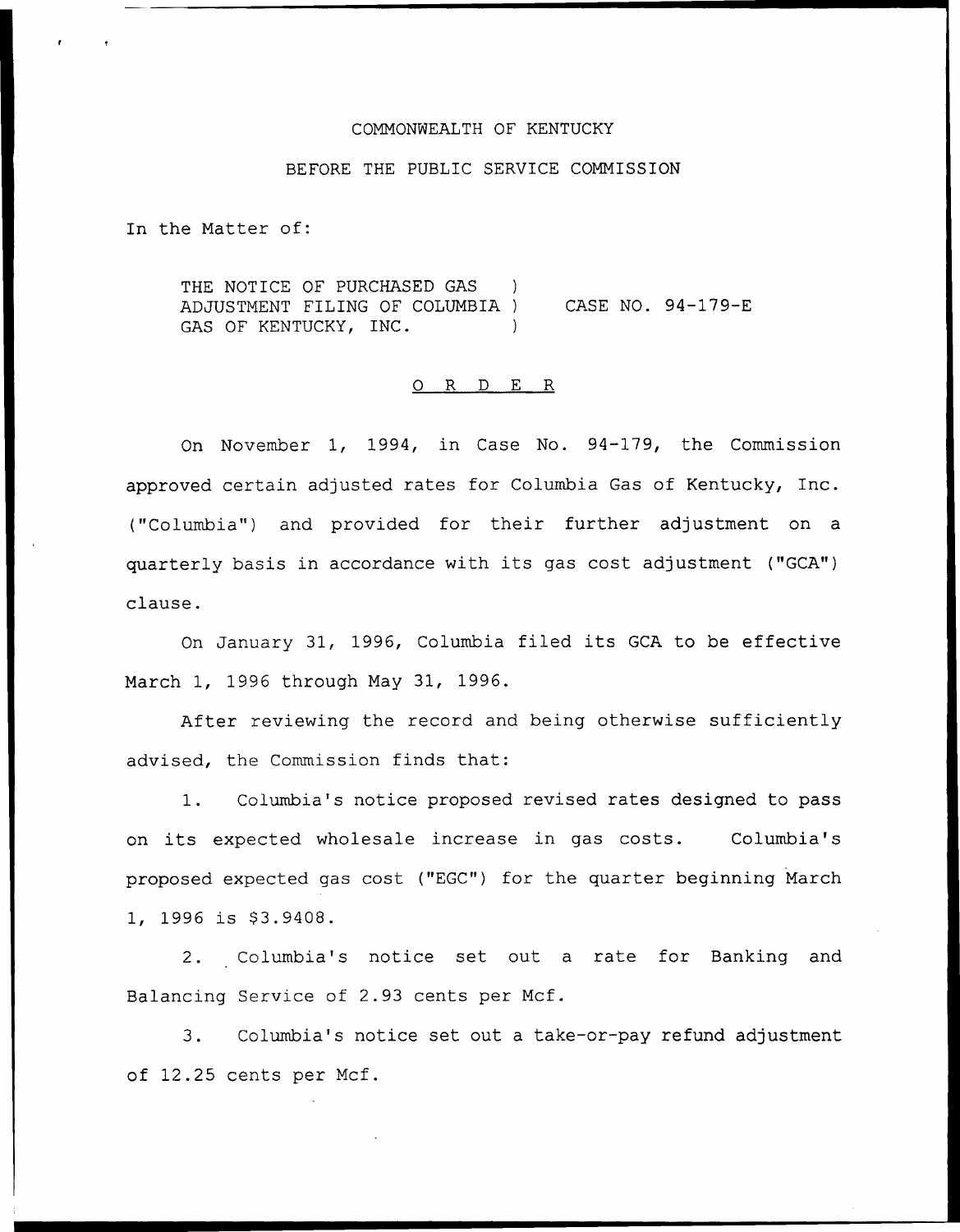4. Columbia's notice set out a transportation take-or-pay refund adjustment of 4.36 cents per Ncf. Columbia's proposed tariff sheets inadvertently reflected this adjustment for IS Rate Schedule Delivery Service only. The refund adjustment should also be applied to Rate Schedule GSO Delivery Service.

5. Columbia's notice set out its approved actual cost adjustment ("ACA") of (63.30) cents per Mcf.

6. Columbia's notice set out a balancing adjustment ("BA") of 2.97 cents per Ncf.

7. Columbia's notice contained a current refund adjustment of 7.15 cents per Mcf to return supplier refunds of \$1,298,560, including interest, to its customers. The total refund adjustment of 13.71 cents per Mcf reflects the current, as well as previous, quarter refund adjustments.

8. Columbia's notice set out a Special Agency Service refund adjustment of .05 cent per Ncf.

9. These adjustments produce <sup>a</sup> gas cost recovery rate ("GCR") of \$3.0774, 29.34 cents per Mcf more than the prior rate.

10. The revised rate adjustments in the Appendix to this Order are fair, just, and reasonable, in the public interest, and should be approved for gas supplied on and after March 1, 1996.

 $-2-$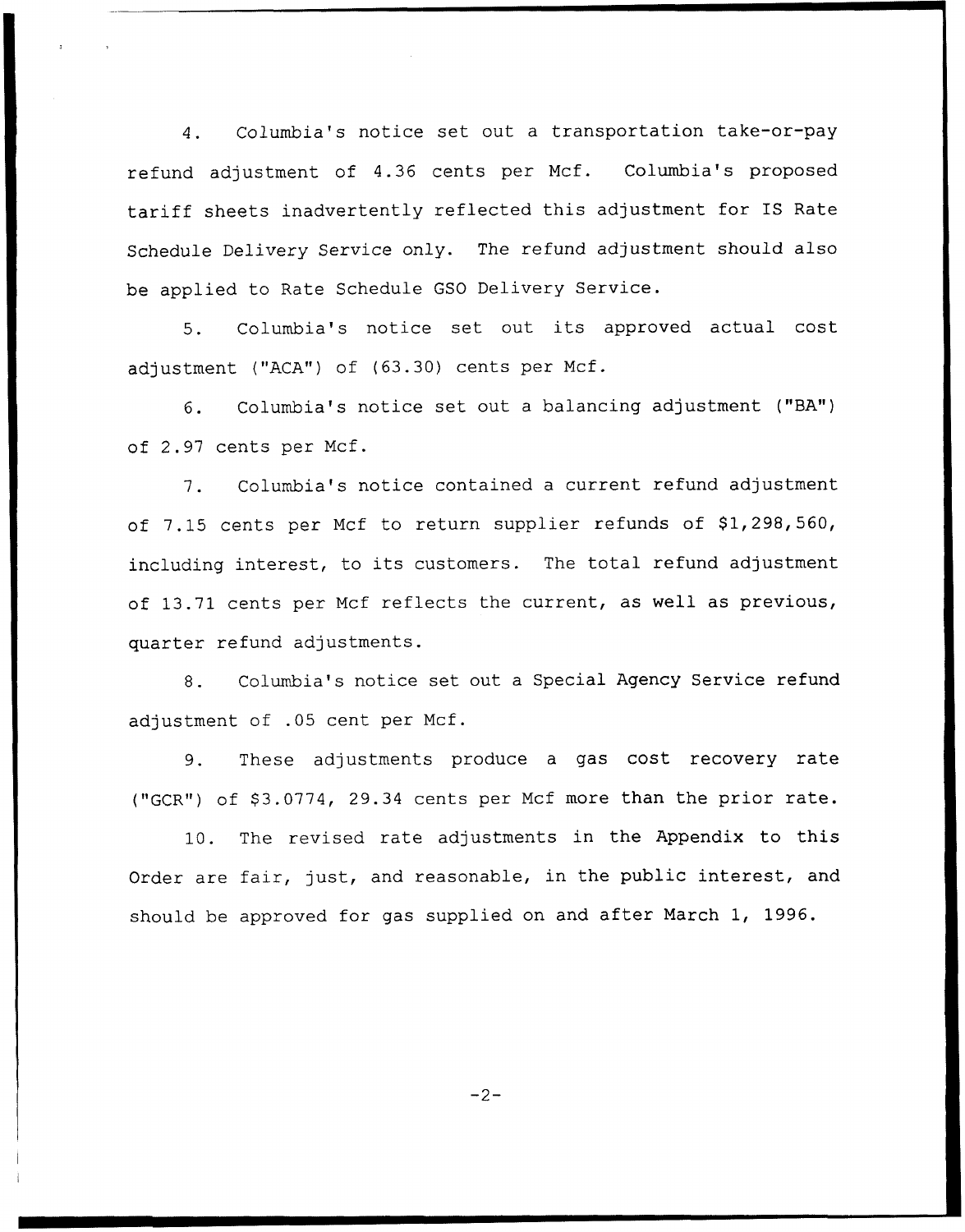IT IS THEREFORE ORDERED that:

1. The Rate Schedule GSO Delivery Service rates which do not reflect the transportation take-or-pay refund adjustment should be denied.

2. The rates in the Appendix to this Order are fair, just, and reasonable, and are effective for gas supplied on and after March 1, 1996.

3. Within 30 days of the date of this Order, Columbia shall file with this Commission its revised tariffs setting out the rates authorized in this Order.

Done at Frankfort, Kentucky, this 29th day of February, 1996.

PUBLIC SERVICE COMMISSION

 $Ch\'alirma$ 

Chairman

ATTEST:

 $M\acute{u}l_{r}$ 

Executive Director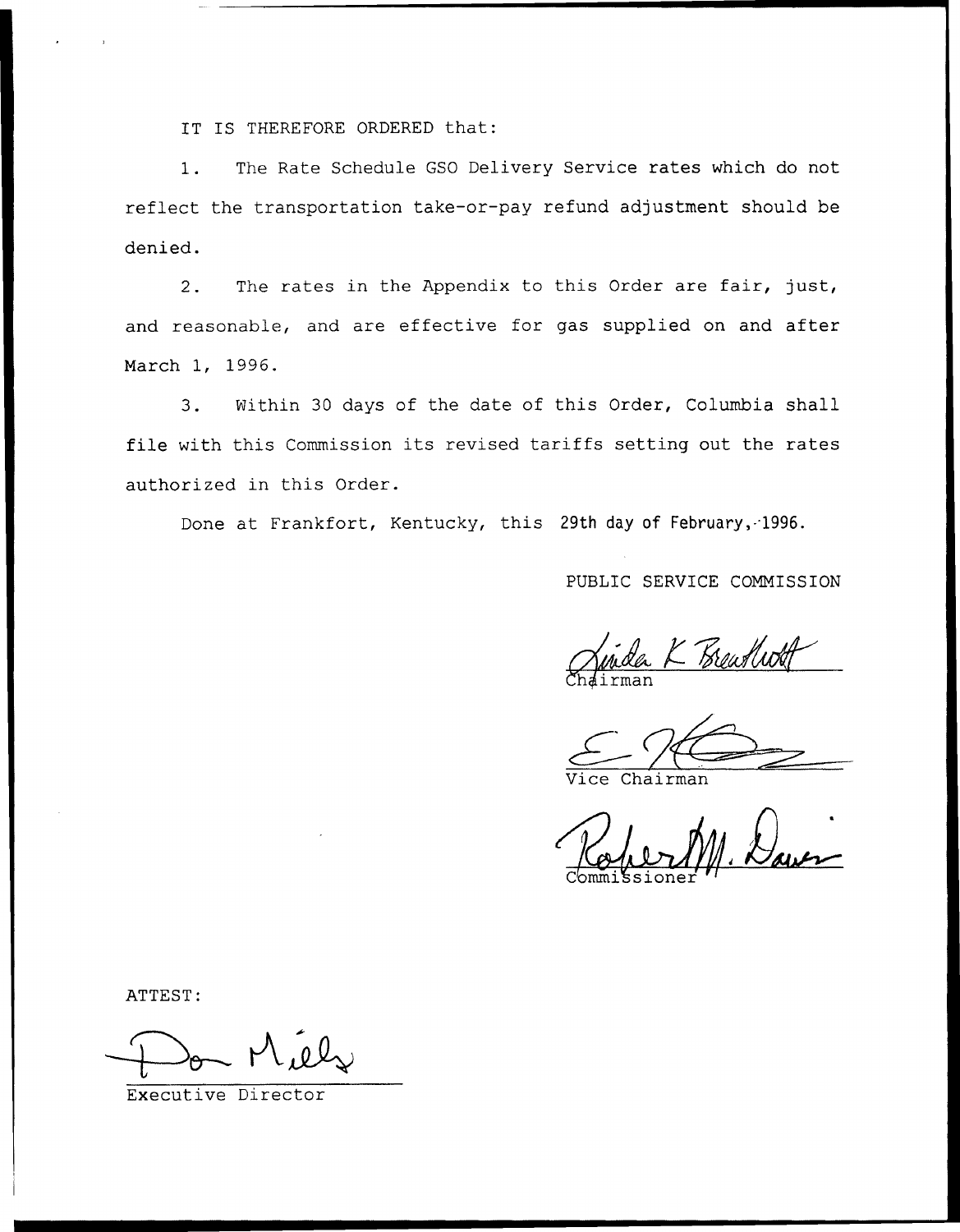#### APPENDIX

# APPENDIX TO AN ORDER OF THE KENTUCKY PUBLIC SERVICE COMMISSION IN CASE NO. 94-179-E DATED FEBRUARY 29, 1996

The following rates and charges are prescribed for the customers in the area served by Columbia Gas of Kentucky, Inc. All other rates and charges not specifically mentioned herein shall remain the same as those in effect under authority of this Commission prior to the effective date of this Order.

### CURRENTLY EFFECTIVE BILLING RATES

|                                                                                                                                                            | Base Rate<br>Charge                           |                                         | Gas Cost Adjustment<br>Demand Commodity                          | Total<br>Billing<br>Rate                        |
|------------------------------------------------------------------------------------------------------------------------------------------------------------|-----------------------------------------------|-----------------------------------------|------------------------------------------------------------------|-------------------------------------------------|
| <b>SCHEDULE GSR</b>                                                                                                                                        |                                               |                                         |                                                                  |                                                 |
| First 1 Mcf or less per mo.<br>Over 1 Mcf per mo.                                                                                                          | \$8.10<br>2.0899                              |                                         | $$1.6765$ $$1.4009$ $$11.1774$<br>1.6765 1.4009                  | 5.1673                                          |
| RATE SCHEDULE GSO                                                                                                                                          |                                               |                                         |                                                                  |                                                 |
| Commercial or Industrial<br>First<br>1 Mcf or less<br>Next 49 Mcf per mo.<br>Next 350 Mcf per mo.<br>Next 600 Mcf per mo.<br>Over 1,000 Mcf per mo.        | 22.00<br>2,0899<br>2.0248<br>1.9248<br>1.7508 | 1.6765<br>1.6765<br>1.6765              | 1,4009<br>1,4009<br>1.6765 1.4009<br>$1.6765$ $1.4009$<br>1,4009 | 25.0774<br>5.1673<br>5.1022<br>5.0022<br>4.8282 |
| Delivery Service<br>Administrative Charge                                                                                                                  | 65.00                                         |                                         |                                                                  | 65.00                                           |
| Standby Service Demand Charge<br>Demand Charge times Daily<br>Firm Vol. (Mcf) in Cust.<br>Serv. Agrmt.                                                     |                                               | 10.7694                                 |                                                                  | 10.7694                                         |
| Delivery Rate Per Mcf<br>First 400 Mcf per mo.<br>Next 600 Mcf per mo.<br>Over 1,000 Mcf per mo.<br>Former IN8 Rate per Mcf<br>Banking & Balancing Service | 2.0248<br>1,9248<br>1.7508<br>1.0124          | (.0436)<br>(.0436)<br>(.0436)<br>0.0293 |                                                                  | 1.9812<br>1.8812<br>1.7072<br>1.0124<br>0.0293  |